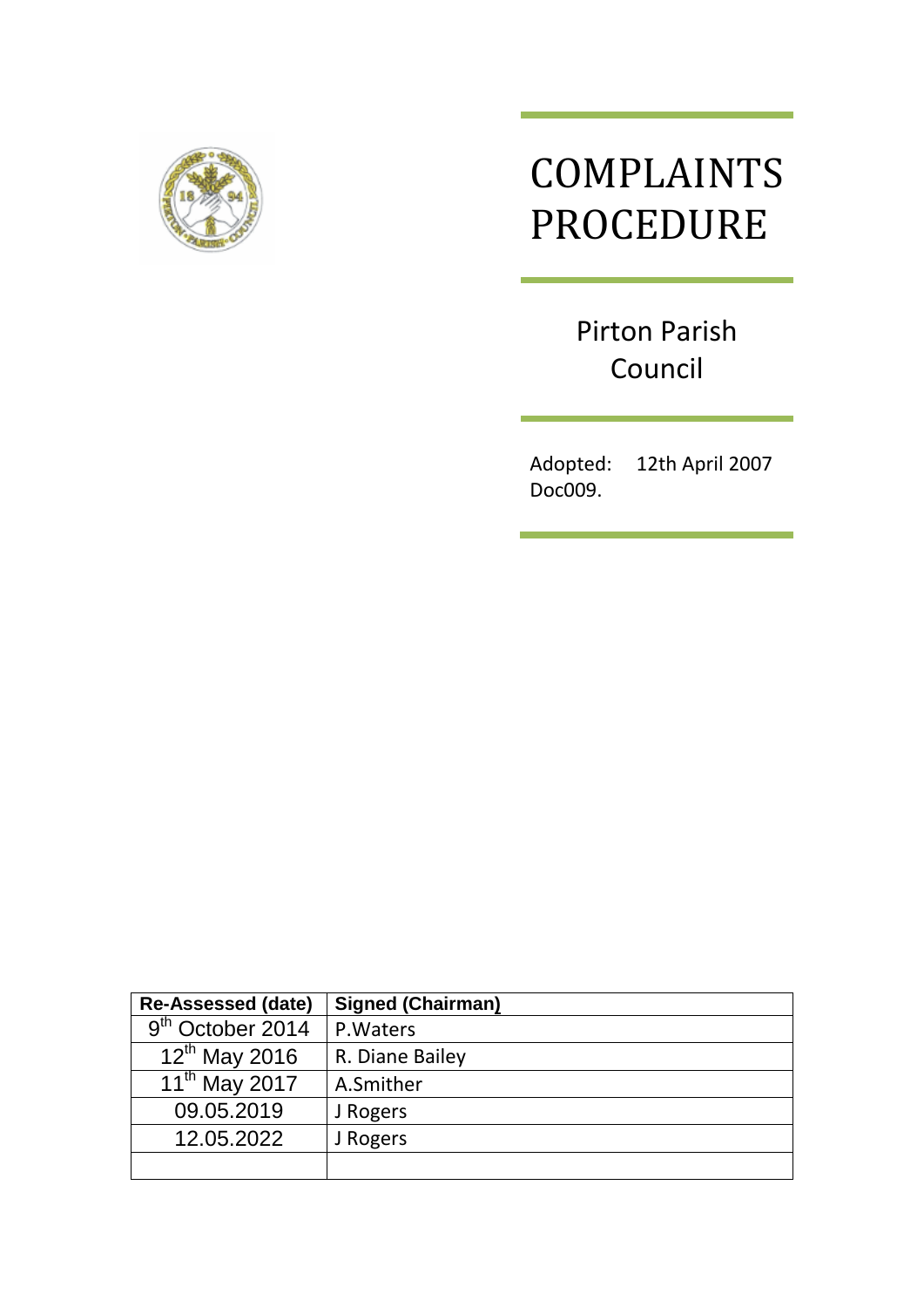### **Pirton Parish Council**

COMPLAINTS PROCEDURE



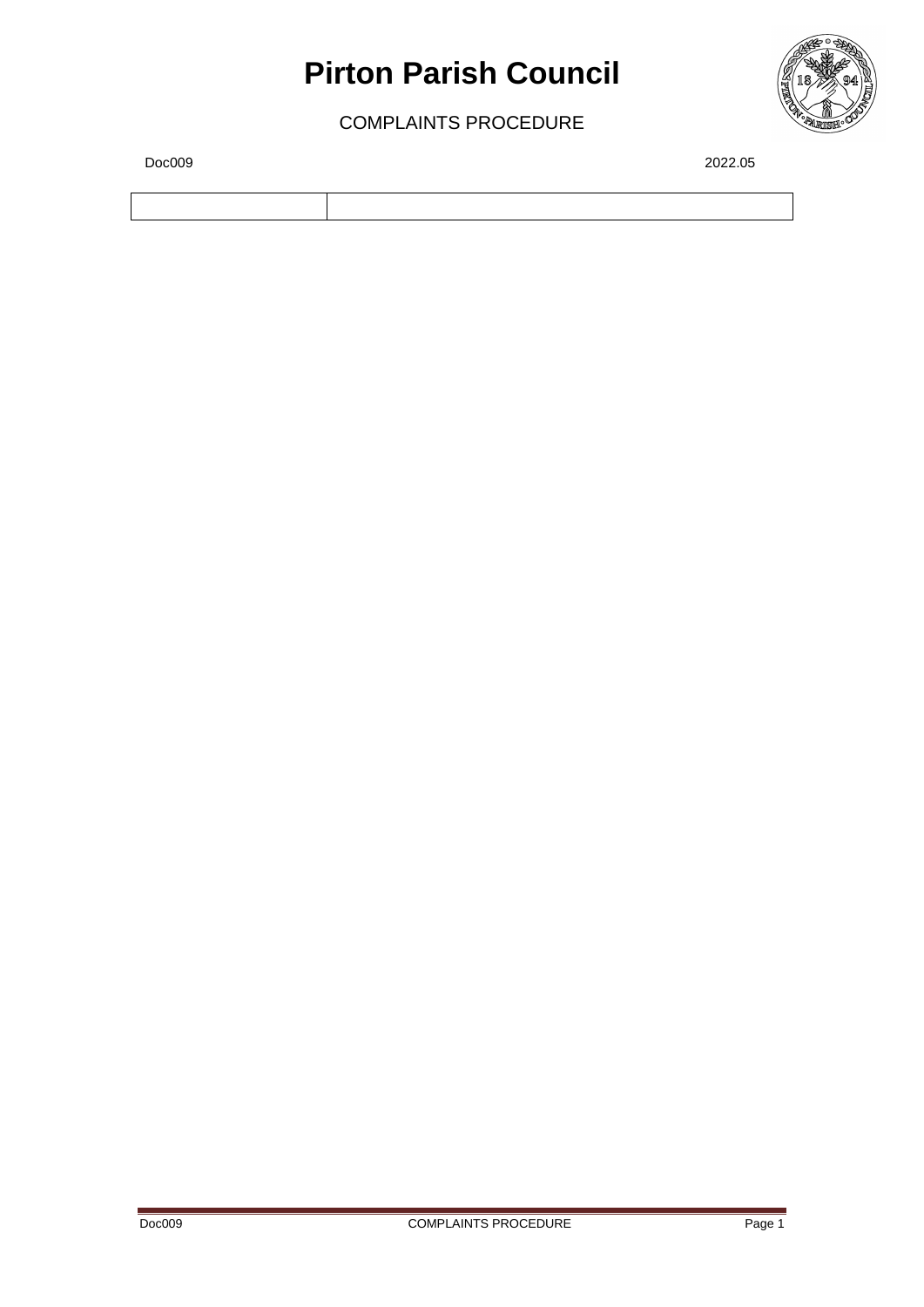### **Pirton Parish Council**

#### COMPLAINTS PROCEDURE



Doc009 2022.05

- 1. Pirton Parish Council is committed to providing a quality service for the benefit of the people who live or work in its area or are visitors to the locality. If you are dissatisfied with the standard of service you have received from this council, or are unhappy about an action or lack of action by this council, this Complaints Procedure sets out how you may complain to the council and how we shall try to resolve your complaint.
- 2. This Complaints Procedure applies to complaints about council administration and procedures and may include complaints about how council employees have dealt with your concerns.
- 3. This Complaints Procedure does not apply to:
	- a. complaints by one council employee against another council employee, or between a council employee and the council as employer. These matters are dealt with under the council's disciplinary and grievance procedures.
	- b. complaints against councillors. Complaints against councillors are covered by the Code of Conduct for Members adopted by the Council on 12<sup>th</sup> July 2012 (*updated and revised in June 2021*) and if a complaint against a councillor is received by the council it will be referred to the Standards Committee of North Herts District Council. Further information on the process of dealing with complaints against councillors may be obtained from the Monitoring Officer of North Herts District Council.
- 4. The appropriate time for influencing Council decision-making is by raising your concerns before the Council debates and votes on a matter. You may do this by writing to Pirton Parish Council in advance of the meeting at which the item is to be discussed. There is an opportunity to raise your concerns in the public participation section of Council meetings. If you are unhappy with a Council decision, you may raise your concerns with the Council, but Standing Orders prevent the Council from re-opening issues for six months from the date of the decision, unless there are exceptional grounds to consider this necessary and the special process set out in the Standing Orders is followed.
- 5. You may make your complaint about the council's procedures or administration to the Parish Clerk. You may do this in person, by phone, or by writing to or emailing the Clerk.
- 6. Wherever possible, the Clerk will try to resolve your complaint immediately. If this is not possible, the Clerk will normally try to acknowledge your complaint within five working days.
- 7. If you do not wish to report your complaint to the Clerk, you may make your complaint directly to the Chairman of the Council, contact details on [www.pirtonparishcouncil.org.uk](http://www.pirtonparishcouncil.org.uk/) who will report your complaint to the HR Committee of the Council.